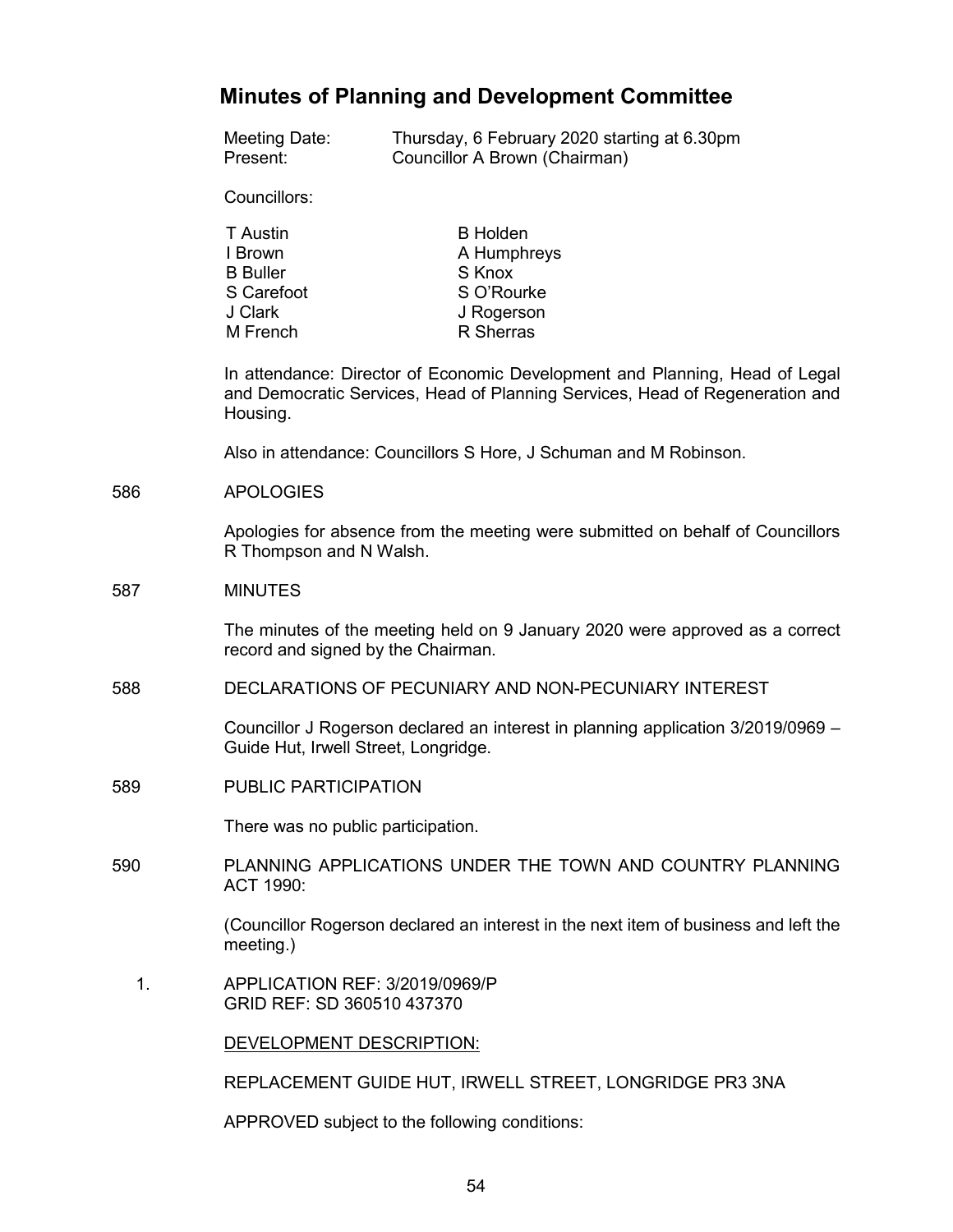1. The development must be begun not later than the expiration of three years beginning with the date of this permission.

 REASON: Required to be imposed pursuant to section 91 of the Town and Country Planning Act 1990 as amended by Section 51 of the Planning and Compulsory Purchase Act 2004.

2. Unless explicitly required by condition within this consent, the development hereby permitted shall be carried out in complete accordance with the proposals as detailed on drawings:

Location Plan Proposed Elevations and Floor Plans A2768/PL02

REASON: For the avoidance of doubt and to clarify which plans are relevant to the consent.

3. Precise details of external materials and surfacing materials shall be submitted to and agreed in writing before use.

REASON: To ensure that the appearance of the development is appropriate to the character of the building and setting of the area.

4. This permission shall be in strict accordance to the Construction Method Statement received on the 23/1/20 and the approved statement shall be adhered to throughout the construction period of the development.

 REASON: In the interests of protecting residential amenity from noise and disturbance and to ensure the safe operation of the Highway.

(Councillor Rogerson returned to the meeting).

 2. APPLICATION REF: 3/2019/0796 GRID REF: SD 374452 442021

DEVELOPMENT DESCRIPTION:

PROPOSED DEMOLITION OF EXTENSION AT THE REAR OF ST MARY'S CENTRE AND CONSTRUCTION OF FOUR APARTMENTS AT THE INSTITUTE REAR OF ST MARY'S CENTRE, CHURCH STREET, CLITHEROE BB7 2DD

The Head of Planning Services suggested a modification to the reason for refusal.

REFUSED for the following reason:

1. The proposal given its design, massing, elevational treatment and proposed residential curtilage at the front of the proposed dwellings would be harmful to the character and appearance of Clitheroe Conservation Area and the setting of listed buildings. This is contrary to Key Statement EN5 and Policies DME4 and DMG1 of the Ribble Valley Core Strategy.

(Judith Douglas spoke in favour of the above application.)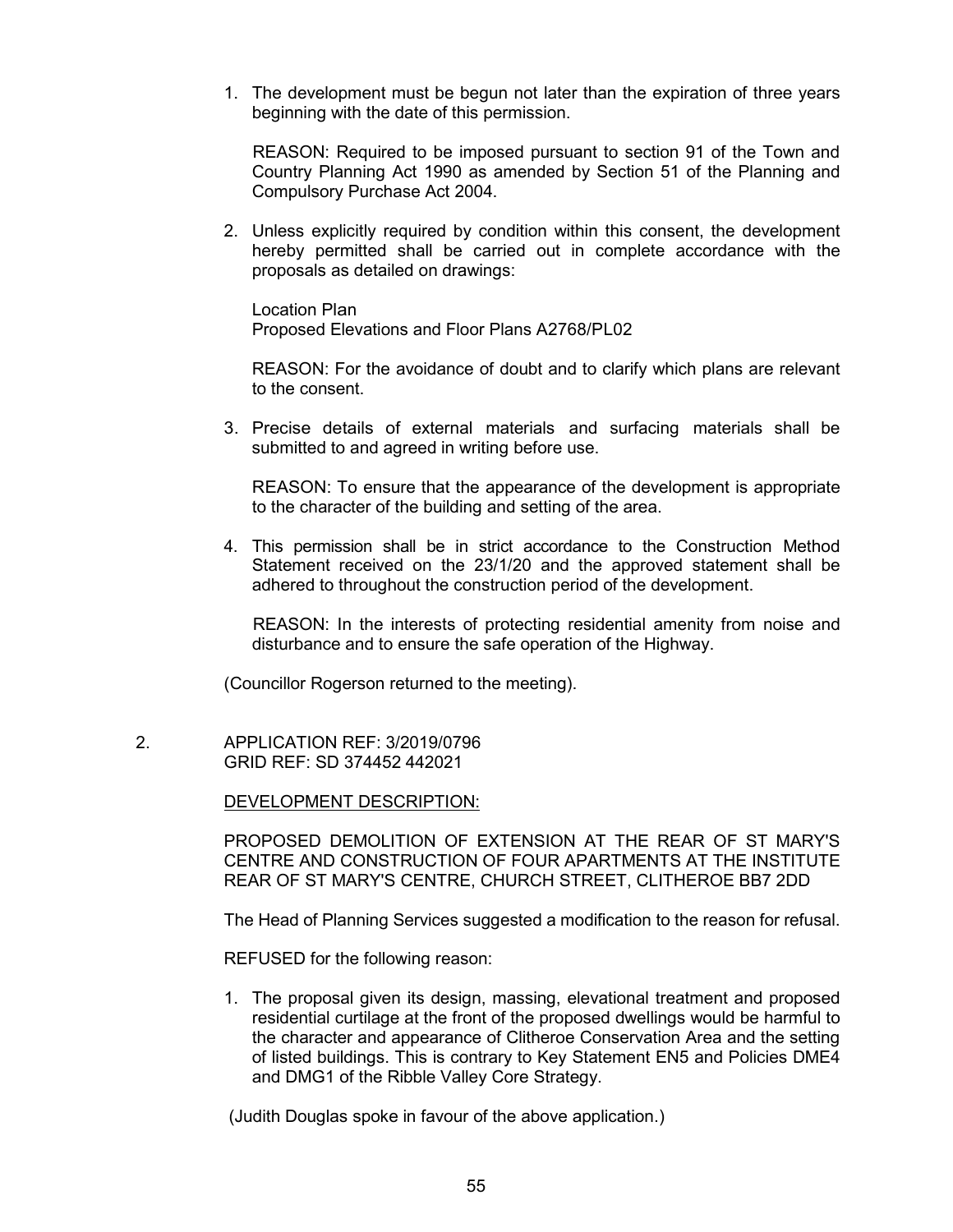3. APPLICATION REF: 3/2019/0927 GRID REF: SD 366324 431248

#### DEVELOPMENT DESCRIPTION:

## APPLICATION FOR OUTLINE CONSENT FOR ONE NEW DWELLING AT LAND BETWEEN 34 AND 40 GEORGE LANE, READ BB12 7RH

The Head of Planning Services reported one additional letter of objection.

DEFERRED AND DELEGATED to the Director of Economic Development and Planning for approval subject to it being publicised in accordance with the requirements of article 15(3) of the Development Management Procedure Order and there being no new issues raised by any representations and subject to the following conditions:

- 1. Application for approval of reserved matters must be made not later than the expiration of three years beginning with the date of this permission and the development must be begun not later than whichever is the later of the following dates.
	- (a) The expiration of three years from the date of this permission; or
	- (b) The expiration of two years from the final approval of the reserved matters or, in the case of approval on different dates, the final approval of the last such matter to be approved.

REASON: This condition is required to be imposed by the provisions of Section 92 of the Town and Country Planning Act 1990 as amended by Section 51 of the Planning and Compulsory Purchase Act 2004.

2. The details in respect of the submission of any reserved matters shall be in substantial accordance with the Planning, Design and Access Statement (19- 054) and the following approved drawings:

1103-05 A - Location Plan (received 15/01/2020) 1103-02 B – Site Layout Plan (received 15/01/2020)

REASON: For the avoidance of doubt and to clarify which plans are relevant to the consent hereby approved.

3. Detailed plans indicating the design and external appearance of the buildings, landscape and boundary treatment, parking and manoeuvring arrangements of vehicles, including a contoured site plan showing existing features, the proposed slab floor level and road level (called the reserved matters) shall be submitted to and approved by the Local Planning Authority before development commences.

For the avoidance of doubt, the landscape and boundary treatment details shall provide for a comprehensive landscaped boundary between the application site and Hammond Ground. The development shall be carried out in accordance with the approved details.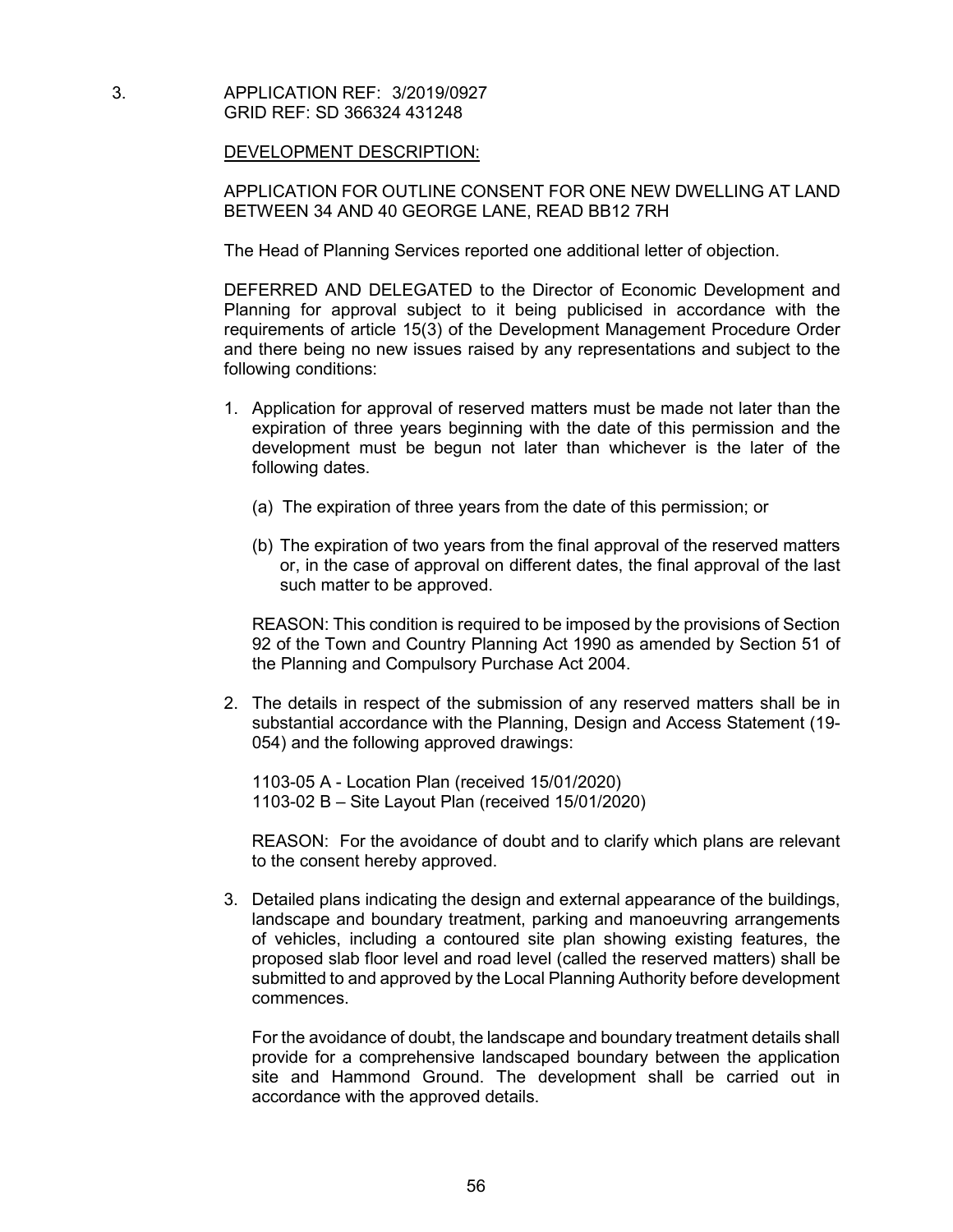REASON: In order that the Local Planning Authority should be satisfied as to the details and because the application was made for outline planning permission and to ensure that the boundary with Hammond Ground is satisfactorily landscaped.

4. Notwithstanding the provisions of the Town and Country Planning (General Permitted Development) Order 2015 there shall not at any time in connection with the development hereby permitted be erected or planted or allowed to remain upon the land hereinafter defined any building, wall, fence, hedge, tree, shrub or other device.

The visibility splay to be the subject of this condition shall be that land in front of a line drawn from a point 2.4m measured along the centre line of the proposed road from the continuation of the nearer edge of the carriageway of George Lane to points measured 45m in each direction along the nearer edge of the carriageway of George Lane, from the centre line of the access, and shall be completed prior to first occupation of the development at footway/verge level in accordance with a scheme to be first agreed in writing by the Local Planning Authority and retained thereafter in perpetuity.

REASON: To ensure adequate visibility at the street junction or site access.

5. Prior to commencement of any site works including delivery of building materials and excavations for foundations or services all trees identified to be retained in the Arboricultural Impact Assessment (Bowland Tree Consultancy, December 2019) shall be protected in accordance with the BS5837:2012 [Trees in Relation to Demolition, Design & Construction].

The protection zone must cover the entire branch spread of the trees, [the area of the root soil environment from the trunk to the edge of the branch spread] and shall remain in place until all building work has been completed and all excess materials have been removed from site including soil/spoil and rubble.

During the building works no excavations or changes in ground levels shall take place and no building materials/spoil/soil/rubble shall be stored or redistributed within the protection/exclusion zone, in addition no impermeable surfacing shall be constructed within the protection zone.

No tree surgery or pruning shall be implemented without prior written consent, which will only be granted when the local authority is satisfied that it is necessary is in accordance with BS3998 for tree work and carried out by an approved arboricultural contractor.

REASON: In order to ensure that any trees affected by development and considered to be of visual, historic or botanical value are afforded maximum physical protection from the potential adverse effects of development.

6. The development shall be carried out in strict accordance with the recommendations of the Ecological Assessment (Penny Anderson Associates, August 2019) and Bat Survey Report (September 2019) that were submitted with the application.

If development has not commenced within two years from the date of this permission then the value of the site for bats should be reassessed and the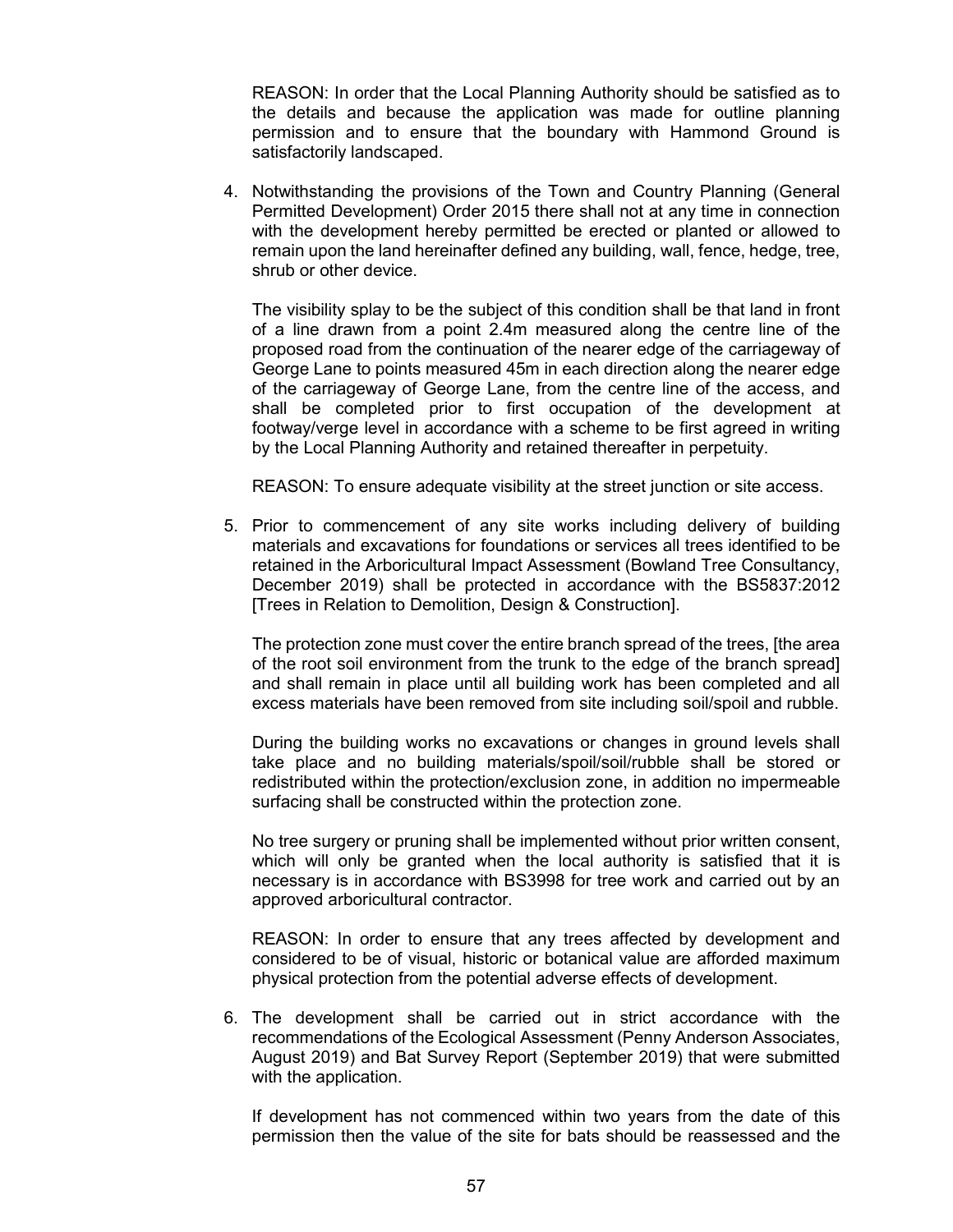findings of the survey and any additional mitigation measures proposed shall be submitted to and approved in writing by the Local Planning Authority. Thereafter the development shall be carried out in accordance with the approved details.

REASON: To ensure that no species/habitat protected by the Wildlife and Countryside Act 1981 are destroyed or harmed.

7. No development, including any site preparation, demolition, scrub/hedgerow clearance or tree works/removal shall commence or be undertaken on site until details of the provisions to be made for building dependent species of conservation concern, artificial bird nesting boxes / artificial bat roosting sites have been submitted to, and approved in writing by the Local Planning Authority. The agreed provisions shall be installed prior to first occupation of the development and be retained at all times thereafter.

REASON: In the interests of biodiversity and to enhance nesting/roosting opportunities for species of conservation concern and protected species.

8. Foul and surface water shall be drained on separate systems.

REASON: To secure proper drainage and to manage the risk of flooding and pollution.

## **NOTE**

The applicant's attention is drawn to the consultation response received from United Utilities. There is a water main (with easement) crossing the development site and unrestricted access is required for operating and maintaining it. It is recommended that the applicant contacts United Utilities Property Services team to discuss how the proposals may interact with the easement.

(Ben Pycroft spoke in favour of the above application).

 4. APPLICATION REF: 3/2019/0954 GRID REF: SD 373687 440694

#### DEVELOPMENT DESCRIPTION:

DEMOLITION OF EXISTING WORKSHOP BUILDINGS CONVERSION OF TWO MAIN VACANT MILL STRUCTURES TO PROVIDE 25 RESIDENTIAL APARTMENTS ERECTION OF CYCLE/REFUSE STORE, LAYING OUT OF PARKING AND CIRCULATION AREAS AND ASSOCIATED LANDSCAPING. LODEMATIC LTD, PRIMROSE WORKS, PRIMROSE ROAD, CLITHEROE BB7 1BS

DEFERRED and DELEGATED to the Director of Economic Development and Planning for approval following the satisfactory completion of a Legal Agreement, within 3 months from the date of this Committee meeting or delegated to the Director of Economic Development and Planning in conjunction with the Chairperson and Vice Chairperson of Planning and Development Committee should exceptional circumstances exist beyond the period of 3 months and subject to the following conditions: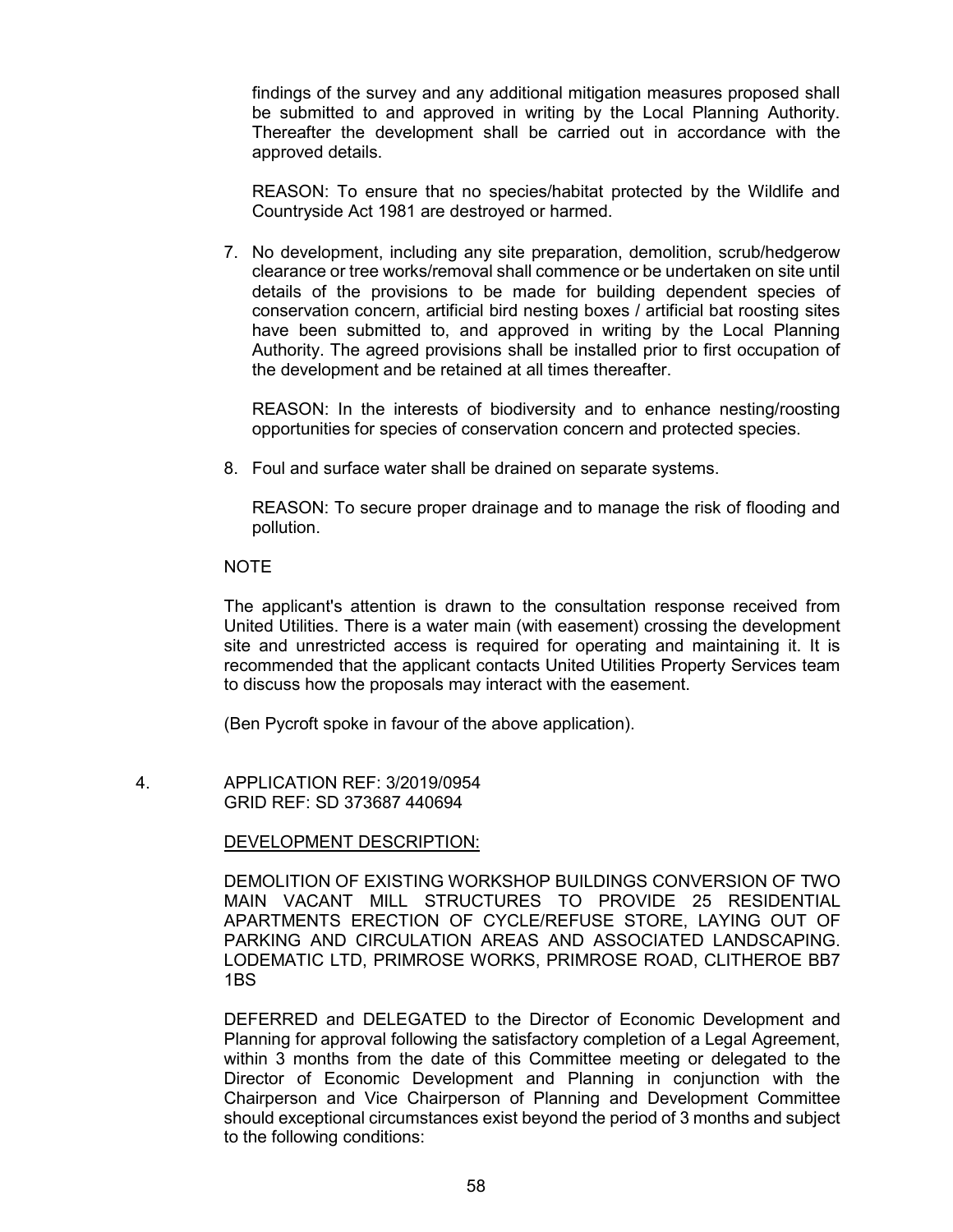1. The development must be begun not later than the expiration of three years beginning with the date of this permission.

REASON: Required to be imposed by Section 51 of the Planning and Compulsory Purchase Act 2004.

- 2. Unless explicitly required by condition within this consent, the development hereby permitted shall be carried out in complete accordance with the proposals as detailed on drawings:
	- Location Plan Rev: A:
	- 5857-07 Rev: C: Proposed Lower Floor Plan
	- 5857-08 Rev: C: Proposed Ground Floor Plan
	- 5857-09 Rev: C: Proposed First Floor Plan
	- 5857-10 Rev: B: Proposed second Floor Plan
	- 5857-11 Rev: D: Proposed Elevations
	- 5857-12 Rev: C: Proposed Section A-A
	- 5857-13 Rev: A: Existing and Proposed Site Section C-C
	- 5857-14 Rev: C: Existing and Proposed Site Section D-D
	- 5857-15 Rev: H: Proposed Site Plan
	- 5857-16 Rev: F: Visibility Splay
	- 5857-18 Rev: A: Proposed Internal Courtyard Elevations
	- 5857-19 Rev: C: Proposed Access Road Surfacing and Refuse Collection Point
	- 5857-20 Rev: A: Swept Path Analysis

REASON: For the avoidance of doubt and to clarify which plans are relevant to the consent hereby approved.

#### *Matters of Design*

3. Notwithstanding the submitted details, details or specifications of all new or replacement materials to be used on the external surfaces of the development hereby approved (including external surfaced areas and car-parking) shall have been submitted to and approved in writing by the Local Planning Authority before their use in the proposed development. The approved materials shall be implemented within the development in strict accordance with the approved details.

REASON: In order that the Local Planning Authority may ensure that the materials to be used are appropriate to the locality and respond positively to the inherent character of the existing buildings.

4. Notwithstanding the submitted details, no other work other than site clearance/demolition shall be undertaken until details, at a scale of not less than 1:20, of each elevation have been submitted to and approved by the Local Planning Authority. For the avoidance of doubt the sections shall clearly detail all eaves, guttering/rain water goods, soffit/overhangs, window/door reveals and the proposed window/door framing profiles and materials. The development shall be carried out in strict accordance with the approved details.

REASON: In order that the Local Planning Authority may ensure that the detailed design of the proposal is appropriate to the locality and conserves and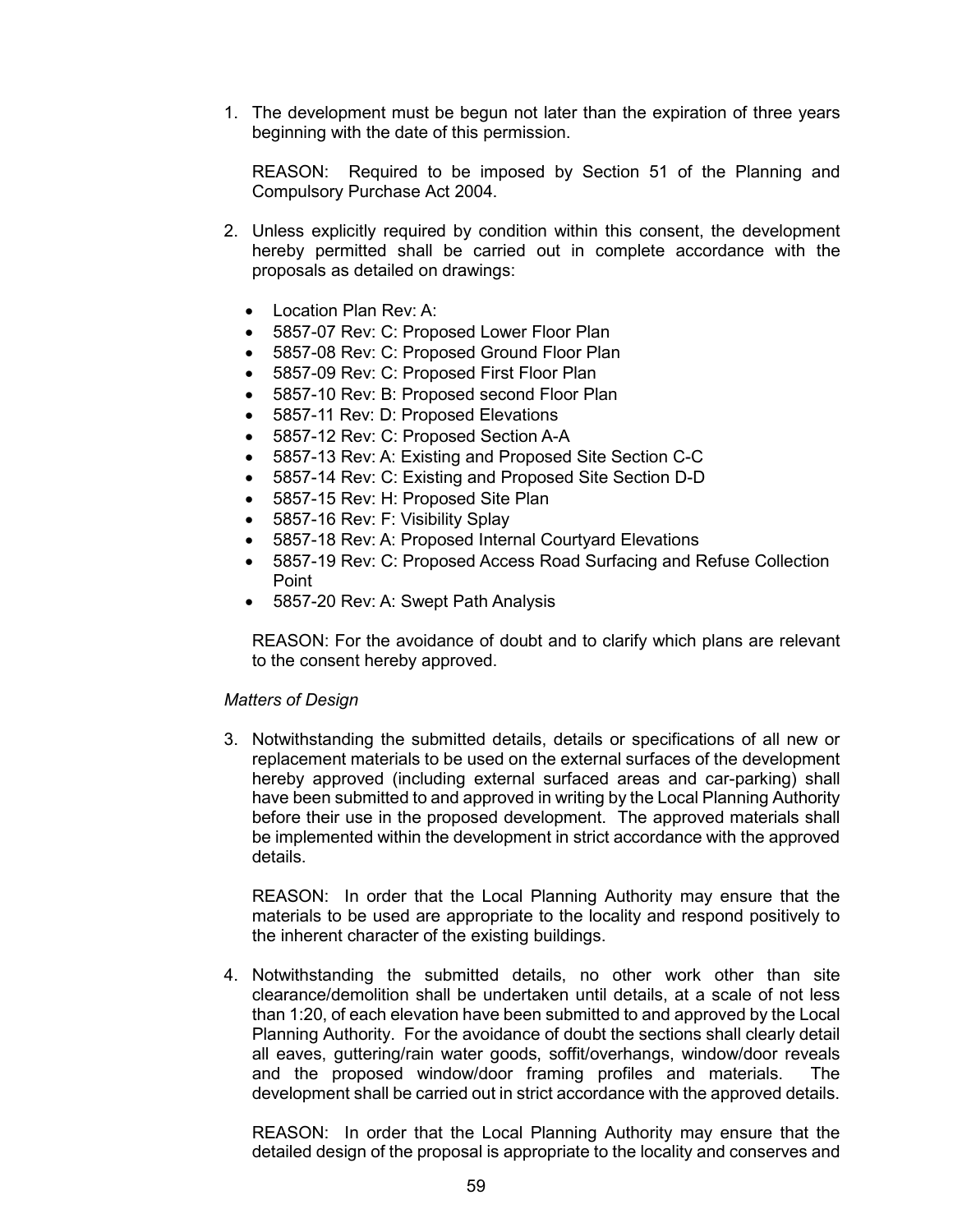enhances the character and external appearance of the buildings to be converted.

5. Notwithstanding the submitted details, no other work other than site clearance/demolition shall be undertaken until details, at a scale of not less than 1:20, of the glazed canopy have been submitted to and approved by the Local Planning Authority. The development shall be carried out in strict accordance with the approved details.

REASON: In order that the Local Planning Authority may ensure that the detailed design of the proposal is appropriate to the locality and conserves and enhances the character and external appearance of the buildings to be converted.

6. Details of the alignment, height, and appearance of all boundary treatments, fencing, walling, retaining wall structures and gates to be erected within the development shall have been submitted to and approved in writing by the Local Planning Authority prior to their installation. The development shall be carried out in strict accordance with the approved details.

To ensure a satisfactory standard of appearance of the external areas of the development in the interests of the visual amenities of the area.

Notwithstanding the submitted details, the proposed roof-lights to be installed on the development hereby approved shall be of the Conservation type, recessed with a flush fitting, details of which shall be submitted to and approved in writing by the Local Planning Authority prior to installation. The development shall be carried out in strict accordance with the approved details.

REASON: In order that the Local Planning Authority may ensure that the detailed design of the proposal does not undermine the inherent character of the buildings to be converted.

7. The area to be resurfaced as indicated on drawing 5857-19 C shall be fully surfaced and made available for use prior to first occupation of any of the dwellings hereby approved.

REASON: To ensure safe an adequate access is provided for motor-vehicles and pedestrians.

8. The cycle storage provision hereby approved shall be installed and made available for use prior to first occupation of any of the dwellings hereby approved and thereafter retained.

REASON: To ensure adequate storage for bicycle is provided on site and to encourage sustainable modes of transport.

#### *Landscape and Ecology*

9. Details of bat mitigation proposals as contained within submitted Bat Survey (Ref 5857 dated Sept 2019) shall be submitted to and approved in writing by the Local Planning Authority prior to installation. The approved details shall be implemented in full and be made available for use prior to first occupation of any of the dwellings hereby approved and thereafter retained.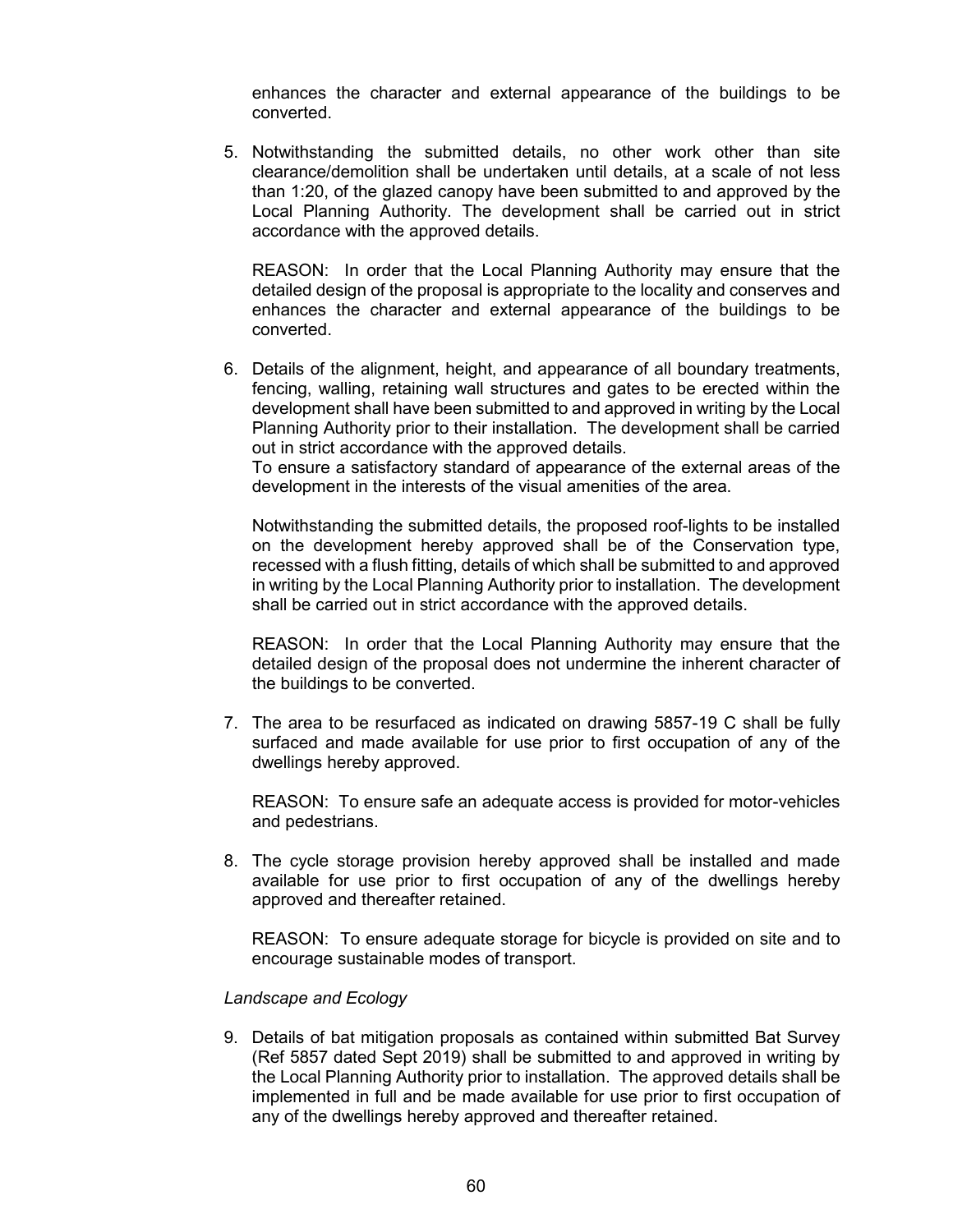REASON: In the interests of biodiversity and to enhance nesting/roosting opportunities for species of conservation concern.

10. Unless otherwise agreed in writing the Local Planning Authority the development shall be carried out in strict accordance with the recommendations and timings contained within the Bat Survey (Ref 5857 dated Sept 2019).

REASON: To protect the bat population from damaging activities and to mitigate the impact of the development upon species of conservation concern.

11. Notwithstanding the submitted details, no development, including any site preparation, demolition, scrub/hedgerow clearance or tree works/removal shall commence or be undertaken on site until a scheme for the hard and soft landscaping of the site shall be submitted to and approved in writing by the local planning authority.

The submitted details shall include the types and numbers of trees and shrubs, their distribution on site, those areas to be seeded, turfed, paved or hard landscaped, including details of any changes of level or landform and the types and specifications of all retaining structures (where applicable).

The approved soft landscaping scheme shall be implemented in the first planting season following occupation or use of the development, whether in whole or part and shall be maintained thereafter for a period of not less than 10 years to the satisfaction of the Local Planning Authority. This maintenance shall include the replacement of any tree or shrub which is removed, or dies, or is seriously damaged, or becomes seriously diseased, by a species of similar size to those originally planted.

For the avoidance of doubt all trees/hedgerow shown as being retained within the approved details shall be retained as such in perpetuity.

REASON: To ensure the proposal is satisfactorily landscaped and trees/hedgerow of landscape/visual amenity value are retained as part of the development.

#### *Flooding and Drainage*

- 12. No development shall commence until a surface water drainage scheme has been submitted to and approved in writing by the Local Planning Authority. The drainage scheme must include:
	- i. An investigation of the hierarchy of drainage options in the National Planning Practice Guidance (or any subsequent amendment thereof). This investigation shall include evidence of an assessment of ground conditions and the potential for infiltration of surface water;
	- ii. A restricted rate of discharge of surface water agreed with the local planning authority (if it is agreed that infiltration is discounted by the investigations); and
	- iii. A timetable for its implementation.

The approved scheme shall also be in accordance with the Non-Statutory Technical Standards for Sustainable Drainage Systems (March 2015) or any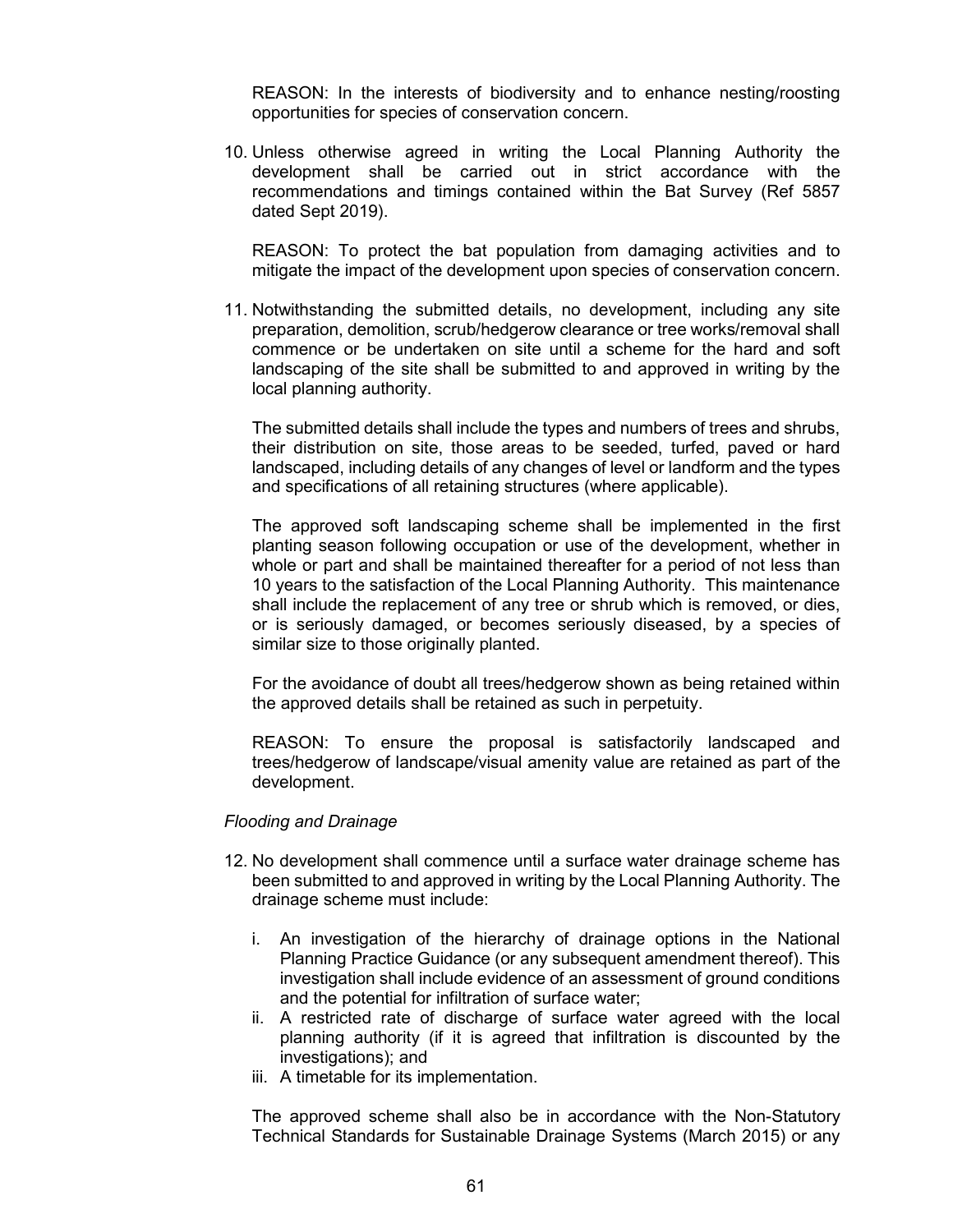subsequent replacement national standards. The development shall be carried out in strict accordance with the approved details.

REASON: To promote sustainable development, secure proper drainage and to manage the risk of flooding and pollution.

13. Foul and surface water shall be drained on separate systems.

REASON: To secure proper drainage and to manage the risk of flooding and pollution.

#### *Heritage and Archaeology*

- 14. No development shall take place until the applicant, or their agent or successors in title, has secured the implementation of a programme of archaeological works. This must be carried out in accordance with a written scheme of investigation, which shall first have been submitted to and agreed in writing by the Local Planning Authority. The programme of works should include:
	- i. The creation of an archaeological record of the buildings to Level 2/3 as set out in the specifications contained in 'Understanding Historic Buildings' (Historic England 2016); and
	- ii. A formal archaeological watching brief during all groundworks required as part of the development.

This work shall be carried out by an appropriately qualified and experienced professional contractor to the standards and guidance of the Chartered Institute for Archaeologists (CIfA). The development shall be carried out in accordance with these agreed details.

REASON: To ensure and safeguard the recording and inspection

## *Highways*

- 15. No development shall take place until a Construction Method Statement has been submitted to and approved in writing by the local planning authority. For the avoidance of doubt the submitted information shall provide precise details of:
	- A. The siting and location of parking for vehicles of site operatives and visitors
	- B. The siting and location for the loading and unloading of plant and materials
	- C. The siting and locations of all site cabins
	- D. The siting and location of storage of plant and materials used in constructing the development
	- E. The siting and locations of security hoarding
	- F. The siting location and nature of wheel washing facilities to prevent mud and stones/debris being carried onto the Highway (For the avoidance of doubt such facilities shall remain in place for the duration of the construction phase of the development).
	- G. The timings/frequencies of mechanical sweeping of the adjacent roads/highway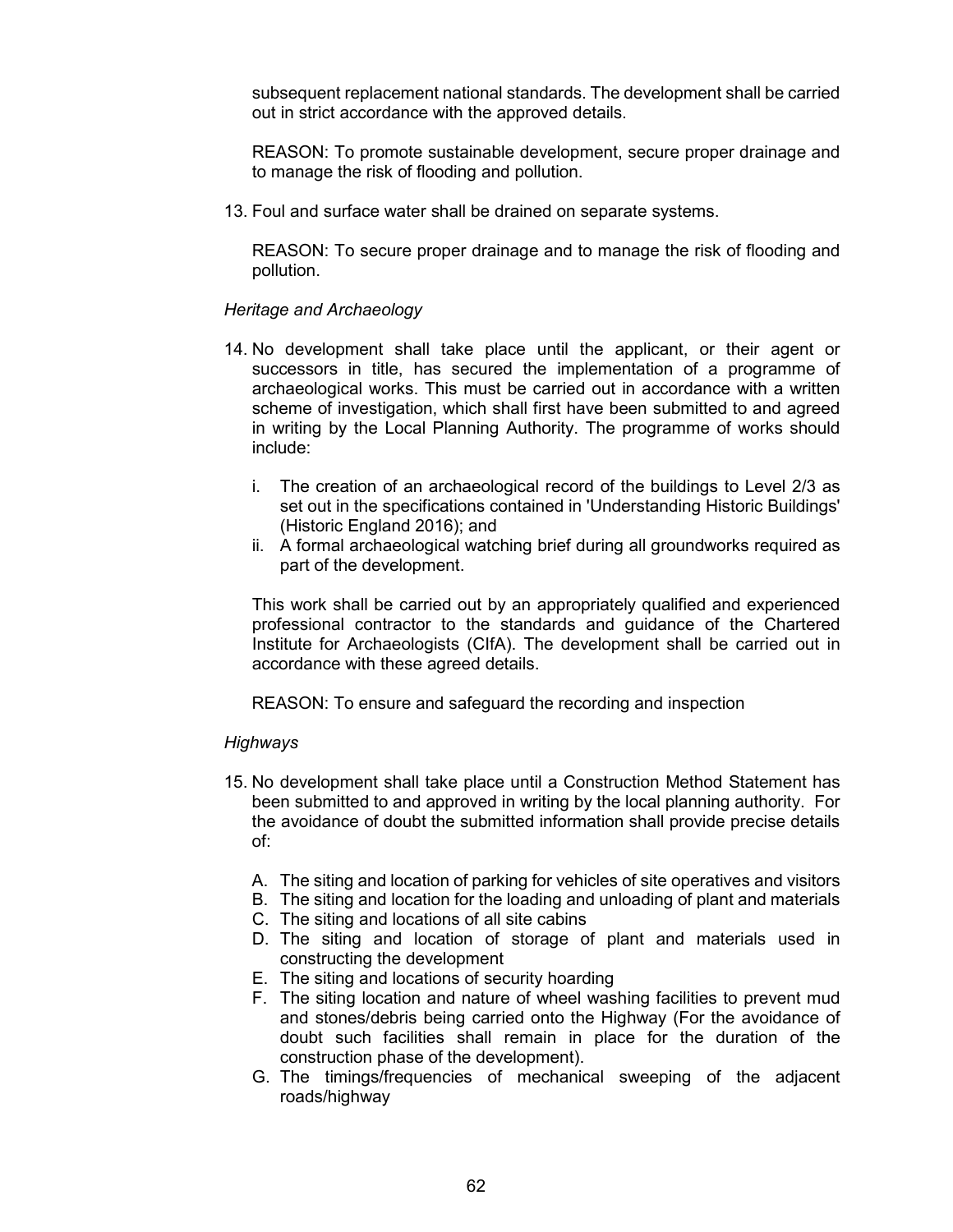- H. Periods when plant and materials trips should not be made to and from the site (mainly peak hours but the developer to identify times when trips of this nature should not be made)
- I. The highway routes of plant and material deliveries to and from the site.
- J. Measures to ensure that construction and delivery vehicles do not impede access to adjoining properties.
- K. Days and hours of operation for all construction works.
- L. Contact details for the site manager(s)

The approved statement shall be adhered to throughout the construction period of the development hereby approved.

REASON: To ensure the safe operation of the highway and to protect nearby residential amenities for the duration of the construction period of the development.

16. No residential unit hereby permitted shall be occupied until details of arrangements for the future management and maintenance of proposed carriageways, footways, footpaths, landscaped areas and bin storage areas not put forward for adoption within the site has been submitted to and approved in writing by the Local Planning Authority. Following occupation of the first residential unit on the site, the areas shall be maintained in accordance with the approved management and maintenance details.

REASON: To ensure that all private streets, landscaped areas and other communal spaces are appropriately managed and maintained to ensure the safety of all users.

(Robert Evans spoke in favour of the above application. Councillor M Robinson was given permission to speak on the above application).

#### 591 APPLICATIONS WITHDRAWN

| Plan No     | <b>Proposal</b>                                                                                                                                                                                              | Location                                                                                           |  |  |
|-------------|--------------------------------------------------------------------------------------------------------------------------------------------------------------------------------------------------------------|----------------------------------------------------------------------------------------------------|--|--|
| 3/2019/0800 | Proposed bedroom extension to rear<br>front porch and sunroom roof to side.                                                                                                                                  | Elm Dene, Up Brooks<br>Clitheroe BB7 1PL                                                           |  |  |
| 3/2019/0861 | Proposed first floor extension and<br>alterations to existing bungalow to<br>include new mono pitched single storey<br>roof to rear, flat roof entrance canopy<br>and single storey hipped roof to the side. | Green Beech,<br>Higher<br>Commons<br>Lane Mellor Brook,<br><b>Blackburn</b><br>BB <sub>2</sub> 7PS |  |  |
| 3/2019/0972 | Demolition of existing garage and<br>proposed new dwelling on land adjacent<br>to Braeside                                                                                                                   | land adj Braeside<br>York Lane Langho<br>BB6 8DT                                                   |  |  |
| 3/2019/1013 | Provision of flags<br>promotional<br>and<br>signage boards.                                                                                                                                                  | land to SW of<br>Barrow and W of<br><b>Whalley Road</b><br>Barrow BB7 9XW                          |  |  |
| 3/2019/1025 | Erection of one new dormer bungalow in<br>the front garden of Paddock Gate.                                                                                                                                  | Paddock Gate<br>14 Wiswell Lane<br><b>Whalley BB7 9AF</b>                                          |  |  |
| 3/2019/1087 | Application for the variation of condition<br>(Servicing and deliveries)<br>5<br>from<br>planning permission 3/2017/0262                                                                                     | <b>Holmes Mill</b><br><b>Greenacre Street</b><br>Clitheroe BB7 1EB                                 |  |  |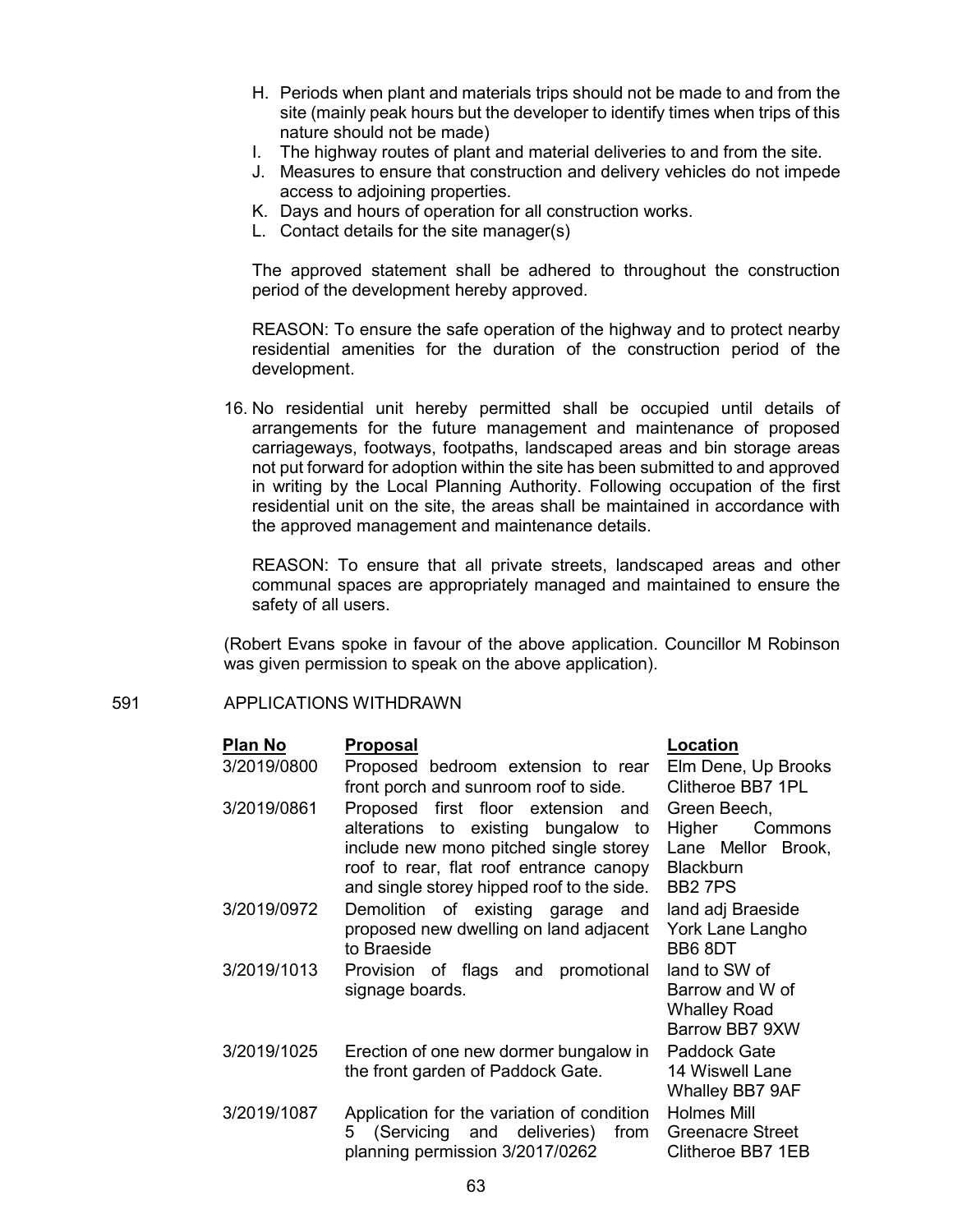| Plan No     | <b>Proposal</b>                    | Location              |
|-------------|------------------------------------|-----------------------|
| 3/2019/1101 | Fell tree and grind stump.         | Berryfield            |
|             |                                    | <b>Towneley House</b> |
|             |                                    | <b>Towneley Road</b>  |
|             |                                    | Longridge PR3 3EA     |
| 3/2019/1112 | Construction of sales area         | land to SW of Barrow  |
|             |                                    | and W of Whalley      |
|             |                                    | Road                  |
|             |                                    | Barrow BB7 9XW        |
| 3/2019/1140 | New service access and landscaping | Standen Hall          |
|             | works.                             | <b>Worston Road</b>   |
|             |                                    | Clitheroe BB7 1PR     |

## 592 APPEALS UPDATE

| <b>Application</b><br>No and<br>reason for<br>appeal | <b>Date</b><br>Received/<br><b>Appeal</b><br><b>Start Date</b> | <b>Site Address</b>                                                            | <b>Type of</b><br><b>Appeal</b><br><b>Procedure</b> | <b>Costs</b><br>app<br>received | Date of<br><b>Inquiry or</b><br><b>Hearing if</b><br>applicable | <b>Progress</b>                                      |
|------------------------------------------------------|----------------------------------------------------------------|--------------------------------------------------------------------------------|-----------------------------------------------------|---------------------------------|-----------------------------------------------------------------|------------------------------------------------------|
| 3/2018/0582<br>R of<br>permission in<br>principle    | 21/05/2019                                                     | Land south of<br>Chatburn Old Rd<br>Chatburn                                   | Changed to<br>Hearing<br>Procedure                  | Yes                             | 8/10/19<br>10.00am<br><b>Cttee Rm</b><br>1                      | Appeal<br>allowed<br>and partial<br>costs<br>awarded |
| 3/2018/0507<br>R of outline<br>PP                    | 24/09/2019                                                     | Land adj John<br>Smith Playing<br>Field<br>Chaigley Rd<br>Longridge            | Hearing                                             |                                 | 10/12/19<br>meeting<br>room on<br>level D                       | Awaiting<br>Decision                                 |
| 3/2019/0497<br>R of pp                               | 29/10/2019                                                     | <b>DJP</b> Domestic<br>Appliances Ltd<br>1-3 King Lane<br>Clitheroe            | CAS                                                 |                                 |                                                                 | Awaiting<br>Decision                                 |
| 3/2019/0040<br>R of PIP                              | 26/09/2019                                                     | Land at<br>Kingsmill Ave<br>Whalley                                            | <b>WR</b>                                           |                                 |                                                                 | Appeal<br><b>Dismissed</b><br>02/1/2020              |
| 3/2019/0390<br>R of Prior<br>Approval                | 26/09/2019                                                     | <b>Dutton Manor</b><br>Mill, Clitheroe<br>Road, Dutton                         | <b>WR</b>                                           |                                 |                                                                 | Awaiting<br>Decision                                 |
| 3/2019/0479<br>R                                     | 19/11/2019                                                     | 1 Willow Ave<br>Whalley                                                        | <b>HAS</b>                                          |                                 |                                                                 | Appeal<br><b>Dismissed</b><br>13/1/2020              |
| 3/2019/0554                                          | 11/11/2019                                                     | <b>Three</b><br>Millstones Inn<br><b>Waddington Rd</b><br><b>West Bradford</b> | <b>WR</b>                                           |                                 |                                                                 | Awaiting<br>Decision                                 |
| 3/2019/0698<br>R                                     | 02/01/2020                                                     | Wilkinsons<br>Farmhouse<br>Simonstone Ln<br>Simonstone                         | HH                                                  |                                 |                                                                 | Awaiting<br>Decision                                 |
| 3/2019/0698<br>R                                     | 22/01/2020                                                     | land at<br>Hawthorne<br>Place, Clitheroe                                       | <b>WR</b>                                           |                                 |                                                                 | Statement<br>due<br>26/2/2020                        |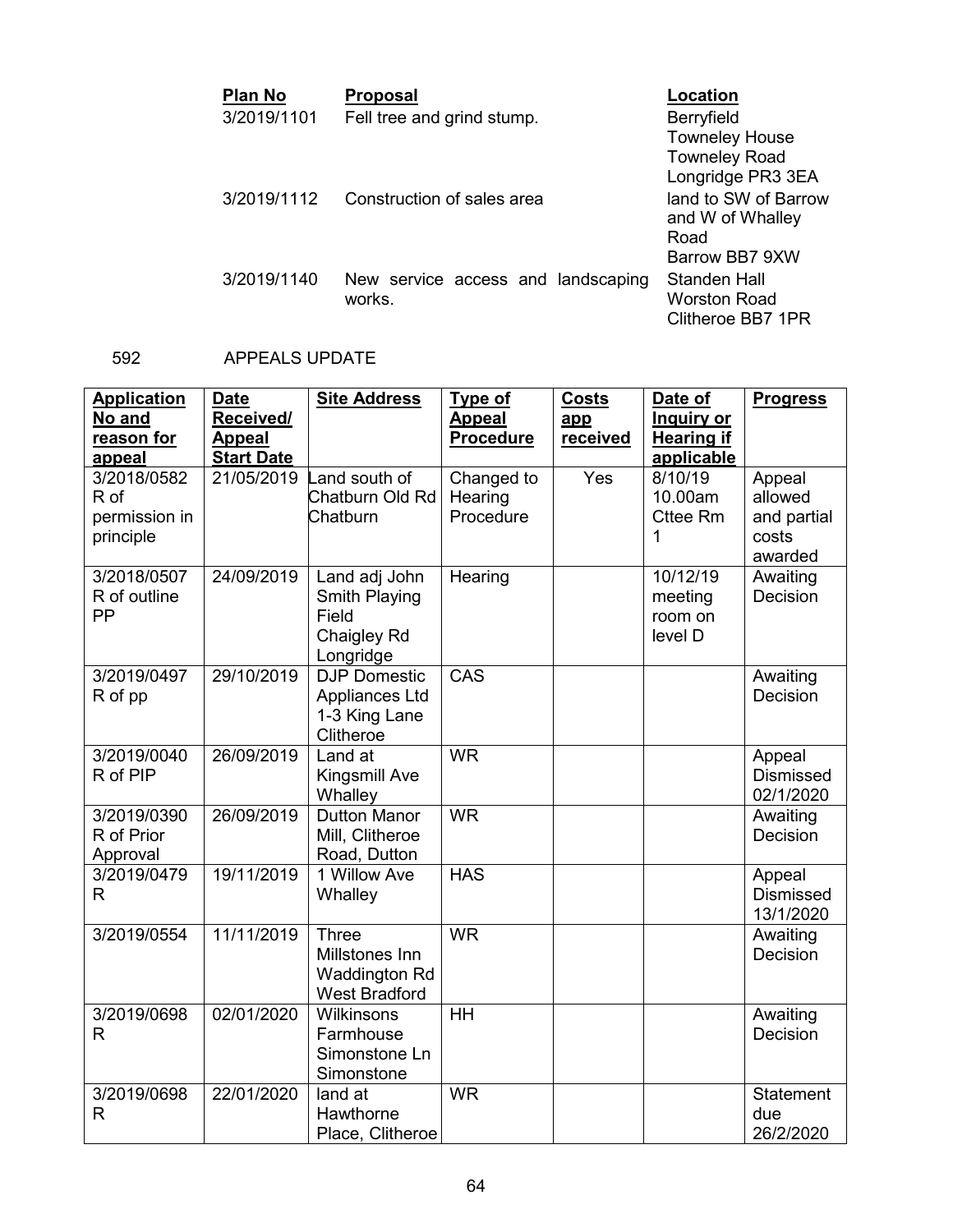| <b>Application</b><br>No and<br>reason for<br>appeal | <b>Date</b><br>Received/<br><u>Appeal</u><br><b>Start Date</b> | <b>Site Address</b>                                                             | <b>Type of</b><br><b>Appeal</b><br><b>Procedure</b> | <b>Costs</b><br>app<br><b>received</b> | Date of<br><u>Inquiry or</u><br><b>Hearing if</b><br>applicable | <b>Progress</b>      |
|------------------------------------------------------|----------------------------------------------------------------|---------------------------------------------------------------------------------|-----------------------------------------------------|----------------------------------------|-----------------------------------------------------------------|----------------------|
| 3/2018/0246<br>R.<br>(Enforcement<br>appeal)         | 05/12/2019                                                     | 12 Poplar Dve<br>Longridge                                                      | <b>WR</b>                                           |                                        |                                                                 | Awaiting<br>Decision |
| 3/2018/0932<br>R.<br>(Enforcement<br>appeal)         | Awaiting<br>start date<br>from PINS                            | <b>Bolton Peel Fm</b><br>Bolton by<br><b>Bowland Rd</b><br>Bolton by<br>Bowland | WR (to be<br>confirmed<br>by PINS)                  |                                        |                                                                 |                      |
| 3/2018/1105<br>R                                     | 09/01/2020                                                     | Higher<br>College Farm<br>Lower Road<br>Longridge                               | Hearing                                             |                                        | 17/03/20<br>Council<br>Chamber                                  |                      |
| 3/2019/0561<br>R                                     | Awaiting<br>start date<br>from PINS                            | Pewter House<br>Farm<br>Carr Lane<br><b>Balderstone</b>                         | WR (to be<br>confirmed<br>by PINS)                  |                                        |                                                                 |                      |
| 3/2019/0777                                          | Awaiting<br>start date<br>from PINS                            | 8 Back Lane<br>Rimington                                                        | WR (to be<br>confirmed<br>by PINS)                  |                                        |                                                                 |                      |
| 3/2019/0822<br>R of tree<br>work<br>application      | 13/12/2019                                                     | Crafnant<br>14 Whinney Ln<br>Langho                                             | Environmental<br>Procedure                          |                                        |                                                                 | Awaiting<br>Decision |

#### 593 UPDATE ON HOUSING REQUIREMENT – SHENA

The Director of Economic Development and Planning submitted a report on progress with regard to the borough's housing need. Members had previously considered a report which discussed the outcome of consultation on the draft SHENA. The detailed report set out the findings of the consultant's work and the response to the consultation. However, a number of issues raised led to full consideration of the SHENA by Members to be deferred to enable further work with the consultants to be undertaken. This was currently happening and would be the subject of a further report to Committee once complete. Members had also had the opportunity to attend the Member Local Plan training event that had addressed the relevance of setting a housing requirement figure for the borough.

Further discussion with the consultants and consideration of the issues raised had led to the conclusion that an alternative approach allowing a more holistic approach to housing requirements may be the most appropriate way forward in the current circumstances. Given the current position, whereby our wider evidence base needed updating, it was proposed to continue to develop options around a range of housing requirement options to help clarify the implications. Members were reminded that until a housing requirement figure had been tested through the Local Plan Examination process, the default position would be the standard methodology figure of 148 dwellings per annum as the Core Strategy had now passed its five-year anniversary. This was the figure that would be likely to be relied upon by an Inspector at any planning appeal. It was also important to note that it was likely that the Council would need to support growth by promoting a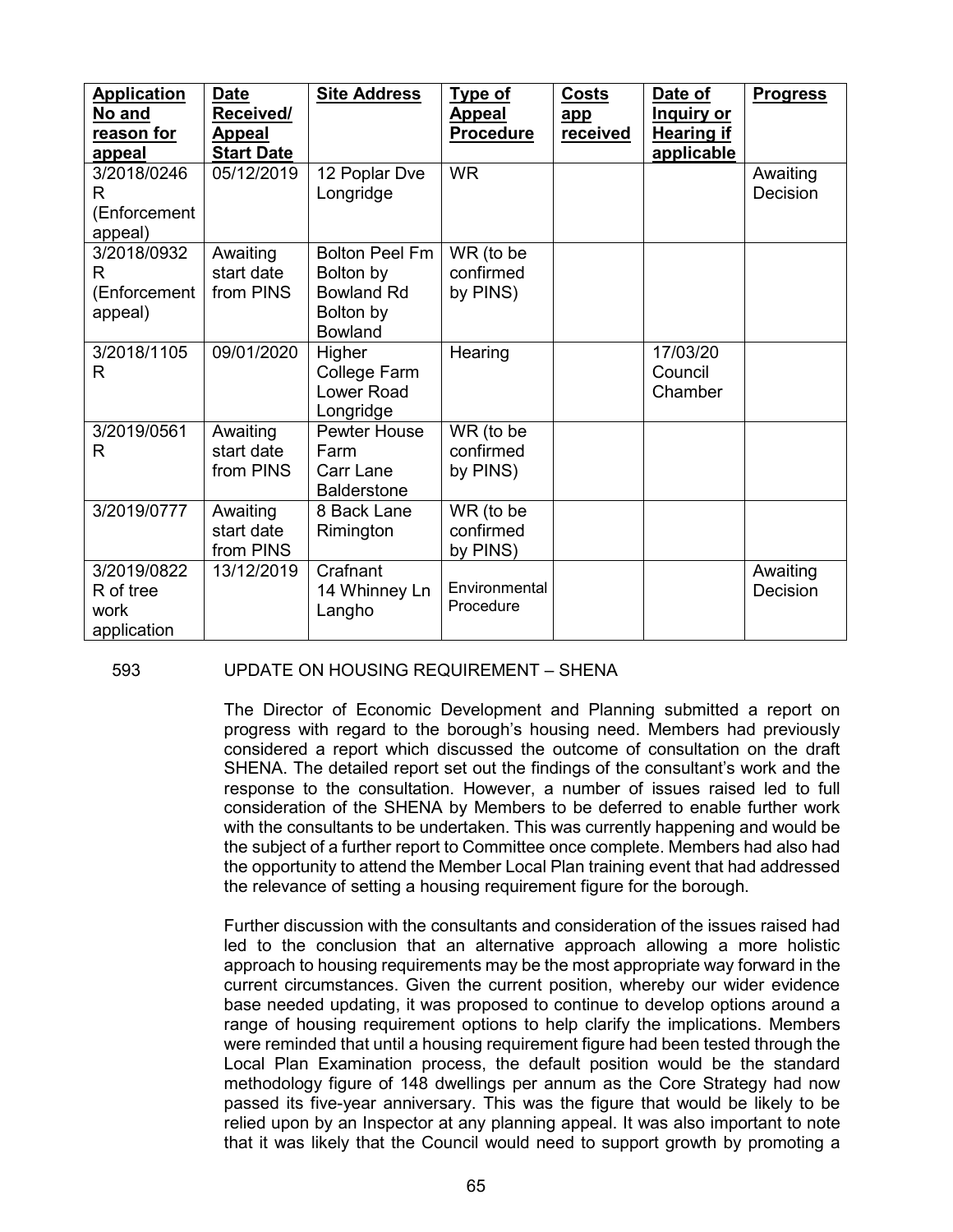higher housing requirement figure than the standard calculation based on current national guidance and policy.

The Council would be progressing work on the update to the Local Plan over the next 12 months. This would require further evidence to be developed and the opportunity to consider levels of economic growth that are judged to be appropriate and could be factored in to the Plan. The levels of housing growth would reflect not just demographic change but also the level of housing need generated by growth aspirations.

A number of scenarios with differing housing requirements would be developed and assessed as part of the Regulation 18 issues and options consultation. This would also mean early testing of any challenges ahead of an Examination as this work progresses, which ultimately should be of benefit at the Examination stage.

The government had previously announced that it was reviewing the standard methodology based on their concern that the levels of housing delivered through the standard methodology were unlikely to meet the government's aspirations. Members were also reminded that the fact that the Council has a five-year supply and had addressed the minimum housing requirements, did not mean in itself that housing proposals should be refused. There was still a determination to be made against the issues of sustainable development and the proposals being consistent with the development plan. Fundamentally decisions would still need to be made based on the adopted development plan.

#### RESOLVED: That Committee

- 1. note the current position with regard to establishing a housing requirement for the borough and that for the purpose of monitoring land supply the relevant standard methodology derived requirement figure is utilised; and
- 2. endorse the proposed approach that further development work be undertaken on requirement and development scenarios informed by the emerging evidence base and that the options in relation to housing requirement, are considered by the Local Plan Working Group before reporting back to this Committee.

#### 594 CONSULTATION ON CENTRAL LANCASHIRE LOCAL PLAN

The Director of Economic Development and Planning submitted a report informing Members of the current consultation on the Central Lancashire Local Plan – issues and options and the supplementary joint Memorandum of Understanding and Statement of Cooperation.

The report included key points on objectives of the consultation document, highlighted the potential cross boundary issues and the Council's response in compliance with our general duty to cooperate.

With regard to the Memorandum of Understanding, the response had outlined that the authority had no particular objections in relation to the findings of the housing study or the distribution of housing as proposed for the three authorities, but that Members would request the infrastructure requirements in Longridge as a key service centre be given full consideration at all stages.